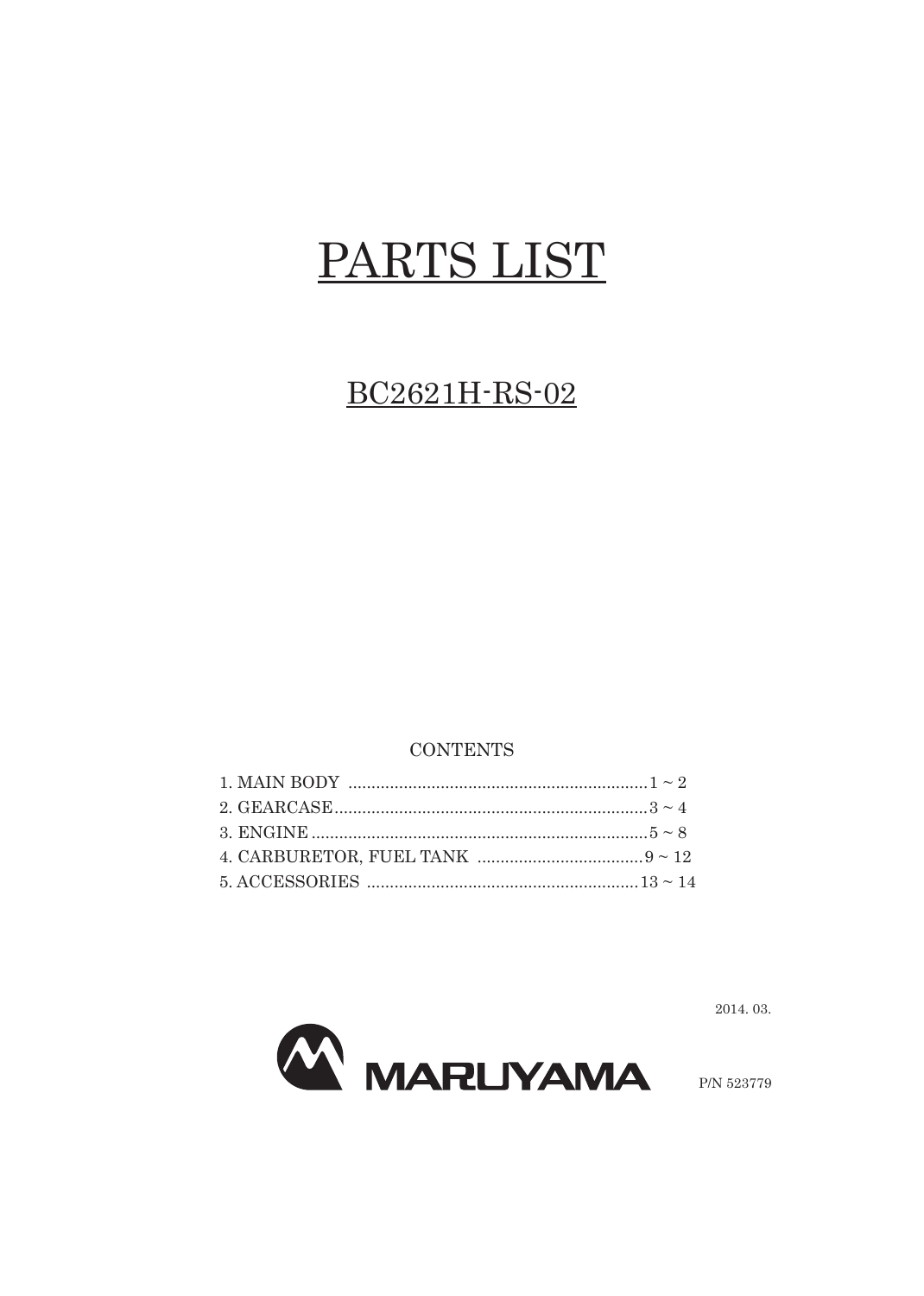1. BC2621H-RS-02 MAIN BODY

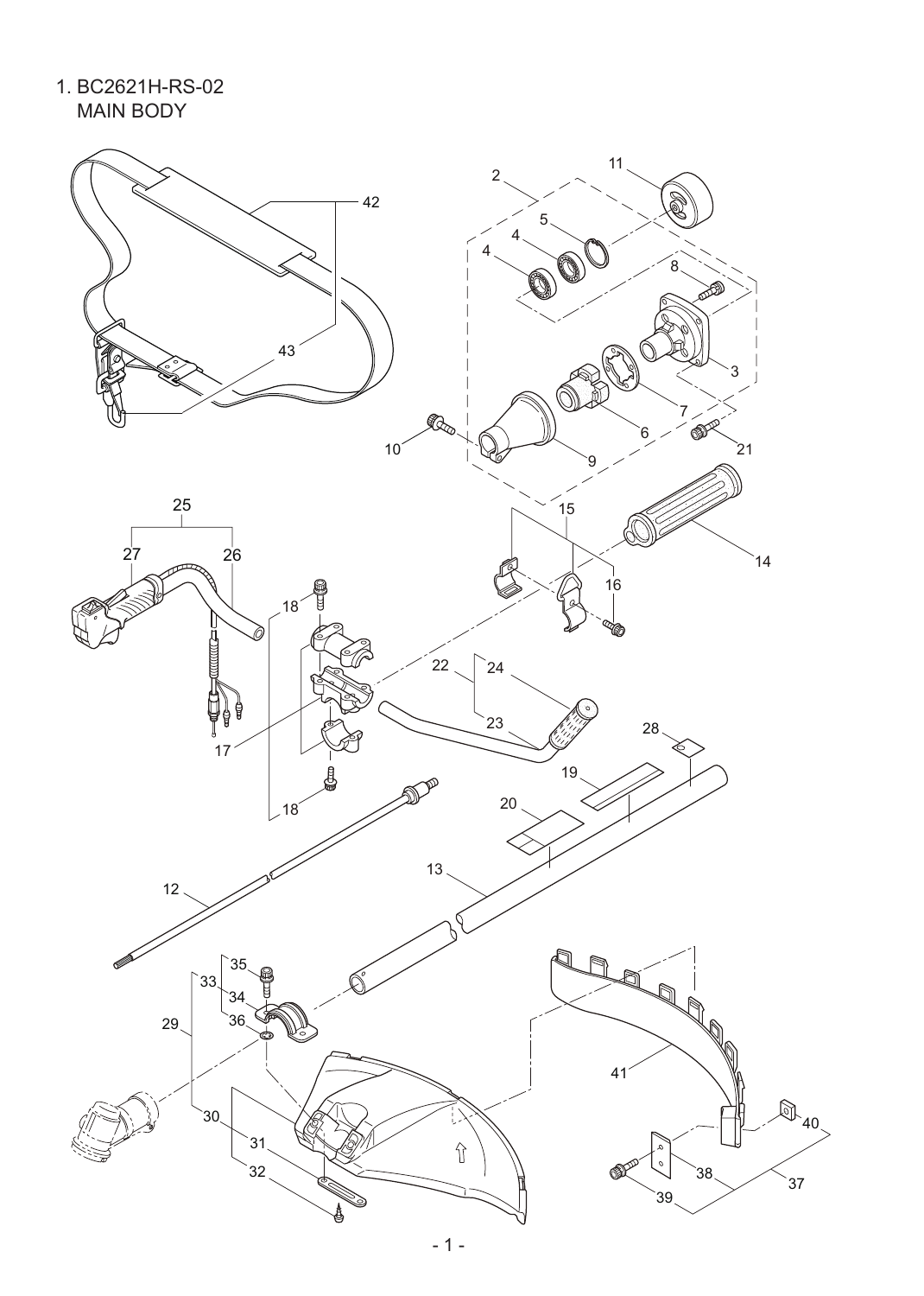| Ref. No. | Part No. | Part Name                  | $Q'$ ty        | Remarks           |
|----------|----------|----------------------------|----------------|-------------------|
| $1 - 1$  | 364128   | BC2621H-RS-02              | 1              |                   |
| $1 - 2$  | 215512   | Clutch Case Ass'y          | $\mathbf{1}$   | $Incl.3-9$        |
| $1 - 3$  | 214592   | <b>Bearing Case</b>        | $\mathbf{1}$   |                   |
| $1 - 4$  | 214161   | <b>Bearing</b>             | $\overline{2}$ | #6000ZZ           |
| $1 - 5$  | 054676   | Snap Ring                  | $\mathbf{1}$   | #26               |
|          |          |                            |                |                   |
| $1 - 6$  | 214162   | <b>Buffer</b>              | 1              |                   |
| $1 - 7$  | 214163   | Washer                     | 1              |                   |
| $1 - 8$  | 092033   | <b>Screw</b>               | $\overline{4}$ | M5x15             |
| $1 - 9$  | 214593   | Driveshaft Tube Adapter    | $\mathbf{1}$   |                   |
| $1 - 10$ | 261246   | Cap Screw                  | $\mathbf{1}$   | M5x25             |
| $1 - 11$ | 054677   | Clutch Drum                | 1              |                   |
| $1 - 12$ | 219268   | Driveshaft Ass'y           | $\mathbf{1}$   |                   |
| $1 - 13$ | 218711   | <b>Driveshaft Tube</b>     | 1              |                   |
| $1 - 14$ | 215532   | Shaft Grip                 | 1              |                   |
| $1 - 15$ | 215533   | Hanging Bracket Ass'y      | $\mathbf{1}$   | Incl.16           |
|          |          |                            |                |                   |
| $1 - 16$ | 261762   | Cap Screw                  | 1              | M5x14             |
| $1 - 17$ | 216935   | <b>Bracket Ass'y</b>       | 1              | Incl.18           |
| $1 - 18$ | 261246   | Cap Screw                  | 6              | M5x25             |
| $1 - 19$ | 233599   | Label                      | 1              | <b>BC2621H-RS</b> |
| $1 - 20$ | 223188   | Label                      | 1              |                   |
| $1 - 21$ | 261250   | Cap Screw                  | $\overline{4}$ | M5x20             |
|          |          |                            |                |                   |
| $1 - 22$ | 226501   | Handle Ass'y-Left          | 1              | Incl.23,24        |
| $1 - 23$ | 226502   | Handle                     | $\mathbf{1}$   |                   |
| $1 - 24$ | 226503   | Grip                       | $\mathbf{1}$   |                   |
| $1 - 25$ | 232081   | Handle Ass'y-Right         | $\mathbf{1}$   | Incl.26,27        |
| $1 - 26$ | 223714   | Handle                     | 1              |                   |
| $1 - 27$ | 232082   | <b>Throttle Trigger</b>    | $\mathbf 1$    |                   |
| $1 - 28$ | 231264   | Label                      | $\mathbf{1}$   | 111dBA            |
| $1 - 29$ | 232086   | Safety Cover Ass'y         | 1              | Incl.30-36        |
| $1 - 30$ | 231252   | Safety Cover Ass'y         | 1              | Incl.31,32        |
|          |          |                            |                |                   |
| $1 - 31$ | 227819   | <b>Bracket</b>             | 1              |                   |
| $1 - 32$ | 221580   | <b>Screw</b>               | 1              | 4x8               |
| $1 - 33$ | 232087   | <b>Bracket Ass'y</b>       | 1              | Incl.34-36        |
| $1 - 34$ | 227822   | <b>Bracket</b>             | $\mathbf{1}$   |                   |
| $1 - 35$ | 220632   | Cap Screw                  | $\overline{2}$ | M6x30             |
|          |          | Washer                     | $\overline{2}$ | 6x13xt1.0         |
| $1 - 36$ | 231704   |                            |                |                   |
| $1 - 37$ | 231882   | <b>String Cutter Ass'y</b> | 1              | Incl.38-40        |
| $1 - 38$ | 230747   | <b>String Cutter</b>       | 1              |                   |
| $1 - 39$ | 261250   | Cap Screw                  | 1              | M5x20             |
| $1 - 40$ | 228325   | <b>Nut</b>                 | $\mathbf{1}$   |                   |
| $1 - 41$ | 230748   | <b>Cover Extention</b>     | $\mathbf 1$    |                   |
| $1 - 42$ | 220533   | Hanging Strap Ass'y        | 1              | Incl.43           |
| $1 - 43$ | 231657   | Hook                       | 1              |                   |
|          |          |                            |                |                   |
|          |          |                            |                |                   |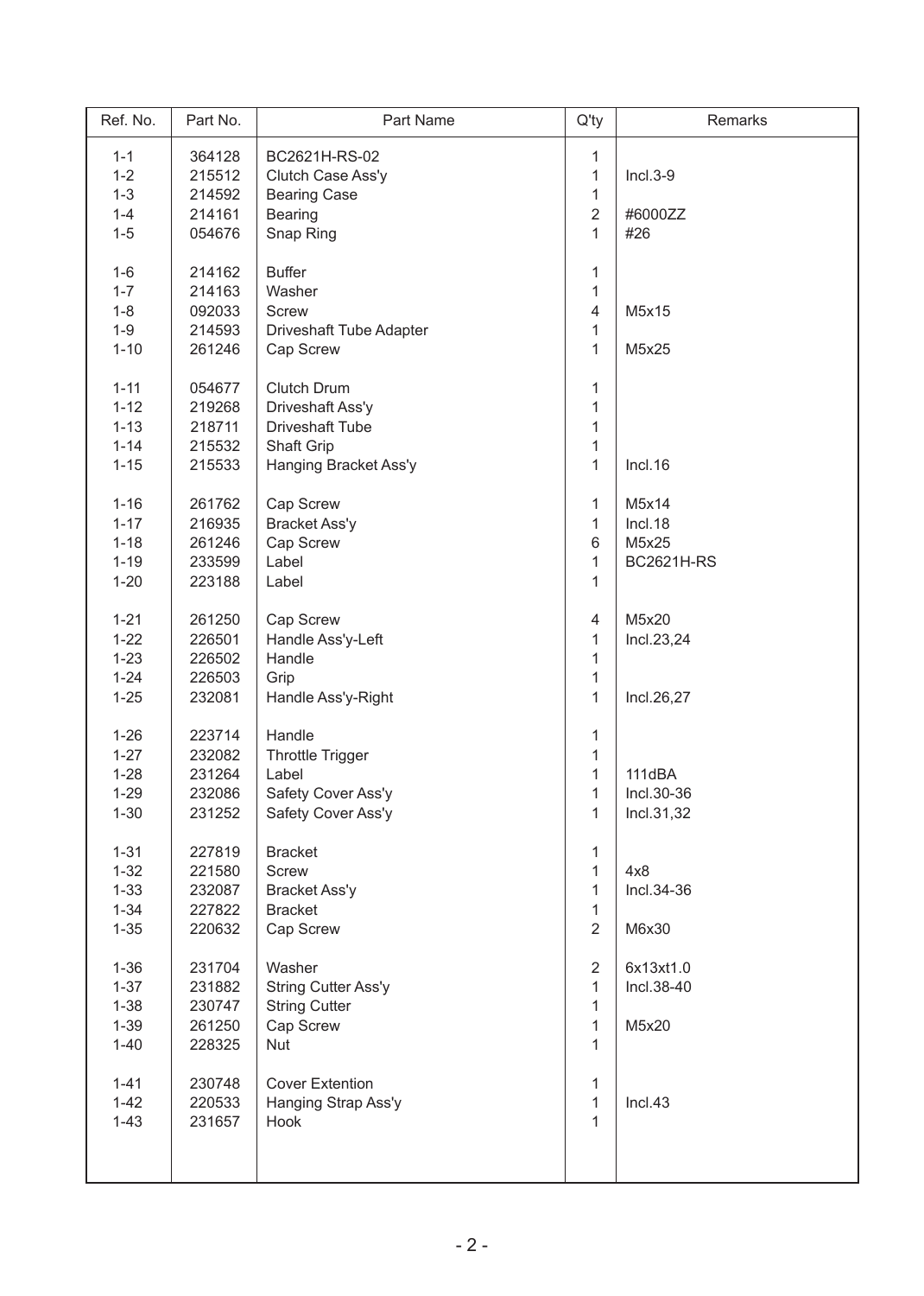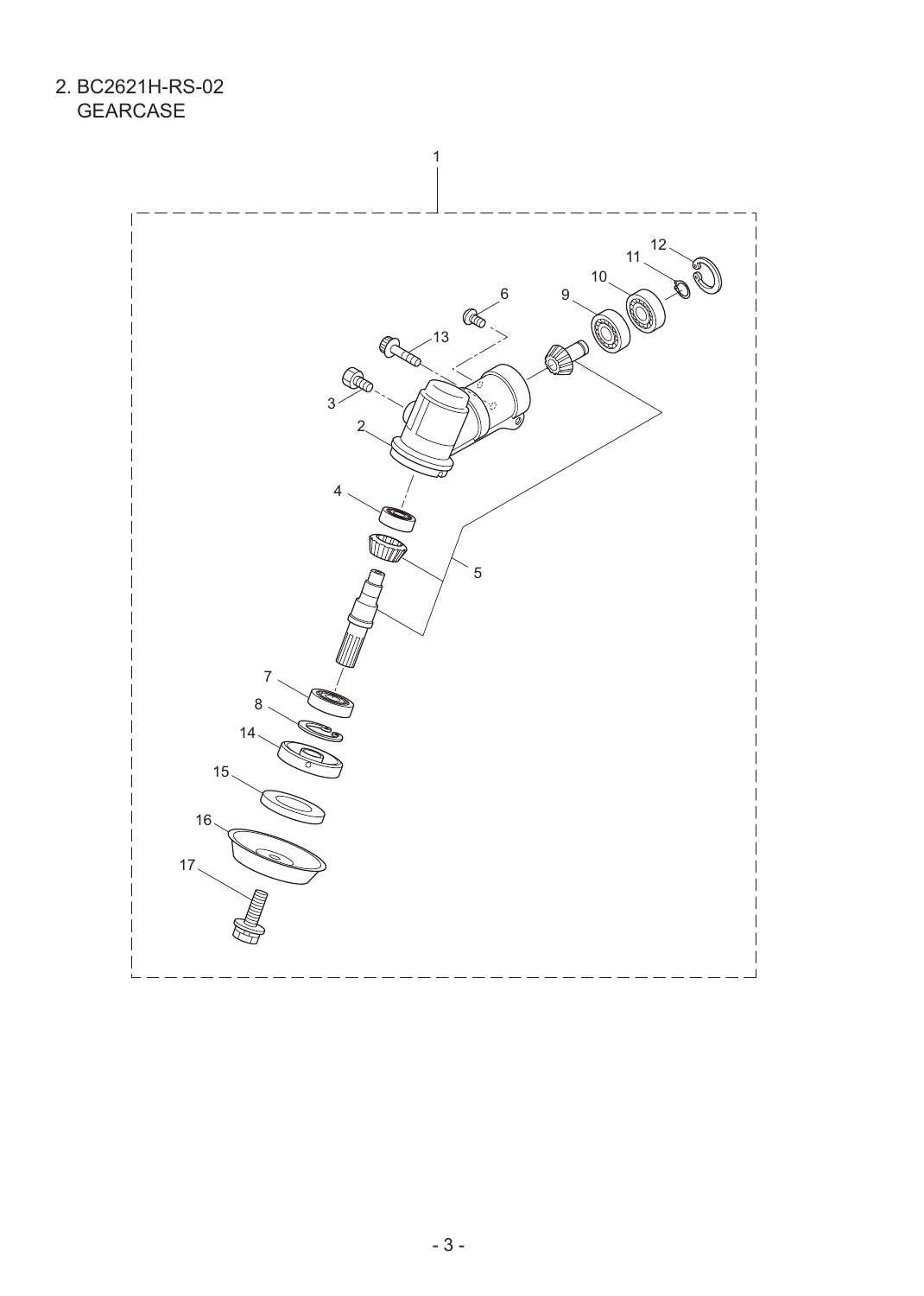| Ref. No.             | Part No.         | Part Name                 | $Q'$ ty                      | Remarks                 |
|----------------------|------------------|---------------------------|------------------------------|-------------------------|
| $2 - 1$              | 231880           | Gearcase Ass'y            | $\mathbf{1}$                 | $Incl.2-17$             |
| $2 - 2$              | 225960           | Gearcase                  | $\mathbf{1}$                 |                         |
| $2 - 3$              | 234109           | <b>Bolt</b>               | $\mathbf{1}$                 | M8x8                    |
| $2 - 4$              | 227990           | Bearing                   | $\mathbf{1}$                 | #608                    |
| $2-5$                | 228416           | Gear Set                  | $\mathbf{1}$                 |                         |
|                      |                  |                           |                              |                         |
| $2-6$                | 219087           | Cap Screw                 | $\mathbf{1}$                 | M5x10                   |
| $2 - 7$              | 227991           | Bearing                   | $\mathbf{1}$                 | #6001DDU                |
| $2 - 8$              | 055185           | Snap Ring                 | $\mathbf{1}$                 | #28                     |
| $2 - 9$<br>$2 - 10$  | 227992           | Bearing<br>Bearing        | $\mathbf{1}$<br>$\mathbf{1}$ | #609<br>#609Z           |
|                      | 227993           |                           |                              |                         |
| $2 - 11$             | 228477           | Snap Ring                 | $\mathbf{1}$                 | #9                      |
| $2 - 12$             | 140270           | Snap Ring                 | $\mathbf{1}$                 | #24                     |
| $2 - 13$             | 261246           | Cap Screw                 | $\mathbf{1}$                 | M5x25                   |
| $2 - 14$             | 212986           | <b>Boss Adapter</b>       | $\mathbf{1}$                 |                         |
| $2 - 15$             | 140275           | <b>Clamping Washer</b>    | $\mathbf{1}$                 |                         |
|                      |                  |                           |                              |                         |
| $2 - 16$<br>$2 - 17$ | 215547<br>215610 | Stabilizer<br><b>Bolt</b> | $\mathbf{1}$<br>$\mathbf{1}$ |                         |
|                      |                  |                           |                              | M8x22, Counterclockwise |
|                      |                  |                           |                              |                         |
|                      |                  |                           |                              |                         |
|                      |                  |                           |                              |                         |
|                      |                  |                           |                              |                         |
|                      |                  |                           |                              |                         |
|                      |                  |                           |                              |                         |
|                      |                  |                           |                              |                         |
|                      |                  |                           |                              |                         |
|                      |                  |                           |                              |                         |
|                      |                  |                           |                              |                         |
|                      |                  |                           |                              |                         |
|                      |                  |                           |                              |                         |
|                      |                  |                           |                              |                         |
|                      |                  |                           |                              |                         |
|                      |                  |                           |                              |                         |
|                      |                  |                           |                              |                         |
|                      |                  |                           |                              |                         |
|                      |                  |                           |                              |                         |
|                      |                  |                           |                              |                         |
|                      |                  |                           |                              |                         |
|                      |                  |                           |                              |                         |
|                      |                  |                           |                              |                         |
|                      |                  |                           |                              |                         |
|                      |                  |                           |                              |                         |
|                      |                  |                           |                              |                         |
|                      |                  |                           |                              |                         |
|                      |                  |                           |                              |                         |
|                      |                  |                           |                              |                         |
|                      |                  |                           |                              |                         |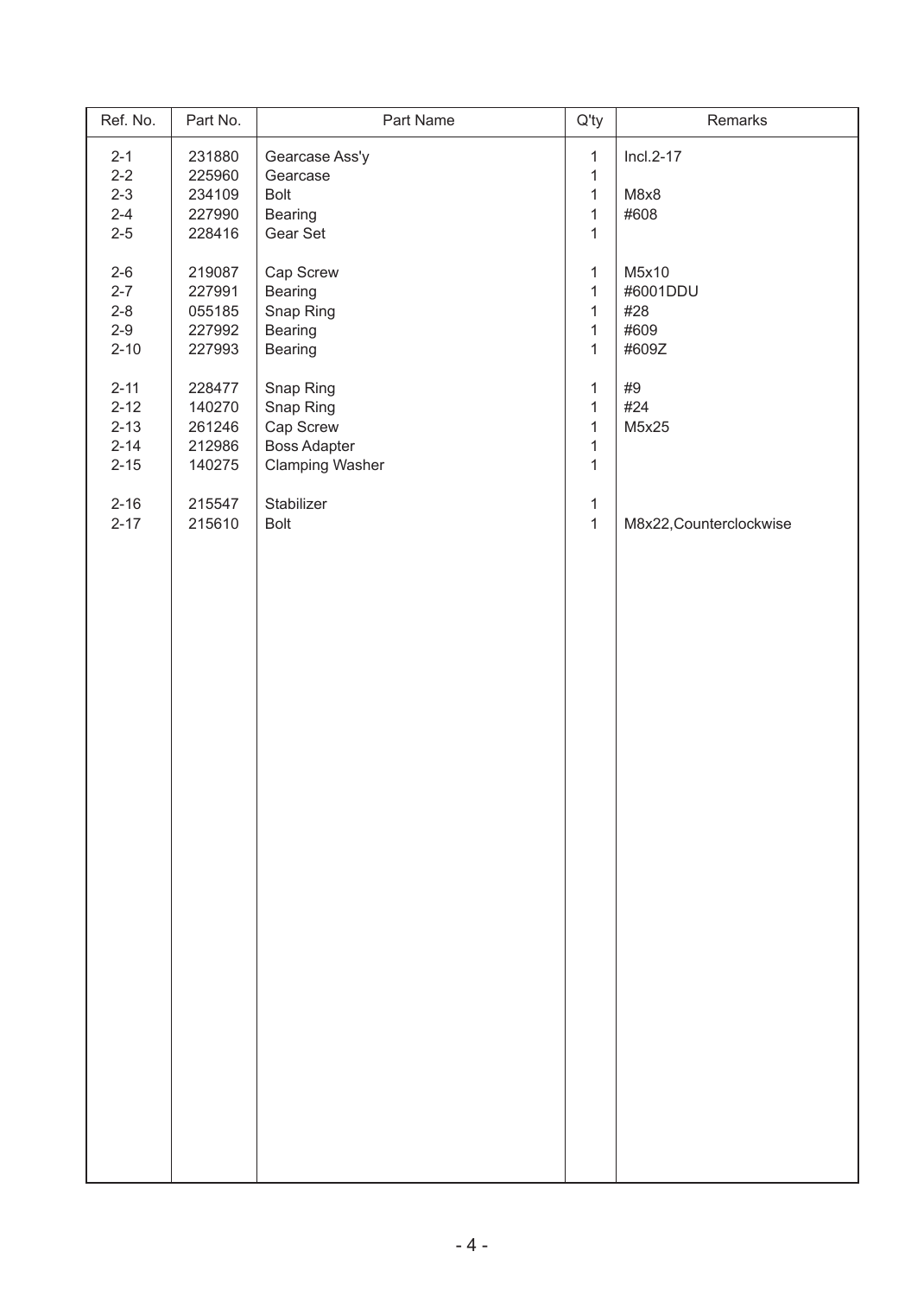3. BC2621H-RS-02 ENGINE

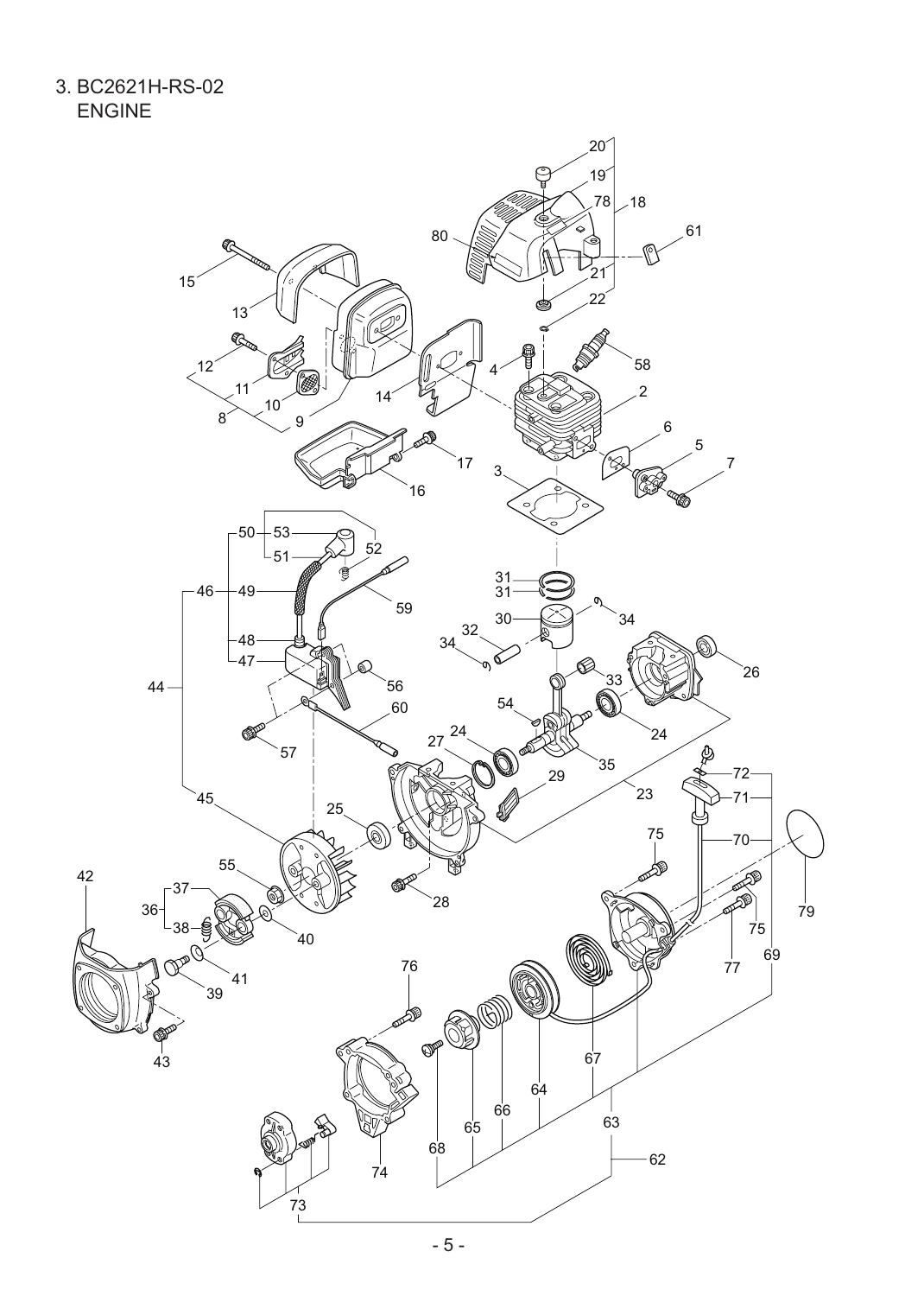| Ref. No. | Part No. | Part Name                 | $Q'$ ty        | Remarks             |
|----------|----------|---------------------------|----------------|---------------------|
| $3 - 1$  | 858928   | Engine                    | 1              | CE260/12            |
| $3-2$    | 283734   | Cylinder                  | 1              |                     |
| $3 - 3$  | 283783   | Gasket                    | 1              |                     |
| $3-4$    | 261250   | Cap Screw                 | $\overline{4}$ | M5x20               |
| $3-5$    | 269144   | Insulator                 | 1              | New gasket required |
|          |          |                           |                |                     |
| $3-6$    | 267049   | Gasket                    | 1              |                     |
| $3 - 7$  | 265924   | Cap Screw                 | $\overline{2}$ | M5x25               |
| $3-8$    | 282208   | Muffler Ass'y             | $\mathbf{1}$   | $Incl.9-12$         |
| $3-9$    | 282209   | Muffler Comp.             | 1              |                     |
| $3 - 10$ | 267056   | <b>Spark Arrester</b>     | $\mathbf{1}$   |                     |
|          |          |                           |                |                     |
| $3 - 11$ | 268171   | <b>Muffler Tail</b>       | 1              |                     |
| $3 - 12$ | 265107   | Cap Screw                 | $\overline{2}$ | M4x10               |
| $3 - 13$ | 284071   | Holder                    | $\mathbf{1}$   |                     |
| $3 - 14$ | 283940   | Gasket                    | 1              |                     |
| $3 - 15$ | 266402   | Cap Screw                 | $\overline{2}$ | M5x55               |
|          |          |                           |                |                     |
| $3 - 16$ | 281435   | <b>Under Cover</b>        | 1              |                     |
| $3 - 17$ | 267191   | Cap Screw                 | 1              | M5x16               |
| $3 - 18$ | 286707   | Top Cover Ass'y           | $\mathbf{1}$   | Incl. 19-22         |
| $3 - 19$ | 281434   | <b>Top Cover</b>          | 1              |                     |
| $3 - 20$ | 286300   | Knob                      | 1              |                     |
|          |          |                           |                |                     |
| $3 - 21$ | 261020   | Spacer                    | 1              |                     |
| $3 - 22$ | 261734   | Snap Ring                 | 1              | #5                  |
| $3 - 23$ | 289582   | Crankcase                 | 1              |                     |
| $3 - 24$ | 280488   | <b>Bearing</b>            | $\overline{2}$ | PPL 6001            |
| $3 - 25$ | 261492   | Oil Seal                  | 1              | <b>ISCD12287</b>    |
|          | 261386   | Oil Seal                  |                | <b>ISCD12227</b>    |
| $3 - 26$ |          |                           | 1              |                     |
| $3 - 27$ | 055185   | Snap Ring                 | 1              | #28                 |
| $3 - 28$ | 261612   | Cap Screw                 | 3              | M5x30               |
| $3 - 29$ | 281442   | Screen                    | 1              |                     |
| $3 - 30$ | 268247   | Piston                    | 1              |                     |
| $3 - 31$ | 261496   | <b>Piston Ring</b>        | $\overline{2}$ | (2)Required         |
| $3 - 32$ | 261497   | Piston Pin                | $\mathbf{1}$   |                     |
| $3 - 33$ | 261037   | Bearing, Needle           | 1              | KBK8x11x11.8x1      |
| $3 - 34$ | 261576   | Clip, Piston              | $\overline{2}$ |                     |
|          |          |                           | $\mathbf{1}$   |                     |
| $3 - 35$ | 265197   | Crankshaft/Conn.Rod Ass'y |                |                     |
| $3 - 36$ | 267327   | Clutch Ass'y              | 1              | Incl.37,38          |
| $3 - 37$ | 267342   | <b>Clutch Shoe</b>        | $\overline{2}$ | (2) required        |
| $3 - 38$ | 267345   | Spring, Clutch            | 1              |                     |
| $3 - 39$ | 264505   | <b>Bolt</b>               | $\overline{2}$ |                     |
| $3 - 40$ | 261189   | Washer                    | $\overline{2}$ | 6x16.5xt1.2         |
|          |          |                           |                |                     |
| $3 - 41$ | 261777   | <b>Wave Washer</b>        | $\overline{2}$ |                     |
| $3-42$   | 281433   | Fan Cover                 | 1              |                     |
| $3-43$   | 261250   | Cap Screw                 | $\overline{4}$ | M5x20               |
| $3 - 44$ | 283729   | Magneto Ass'y             | 1              | Incl.45-53          |
| $3 - 45$ | 268253   | Rotor/Fan                 | 1              |                     |
|          |          |                           |                |                     |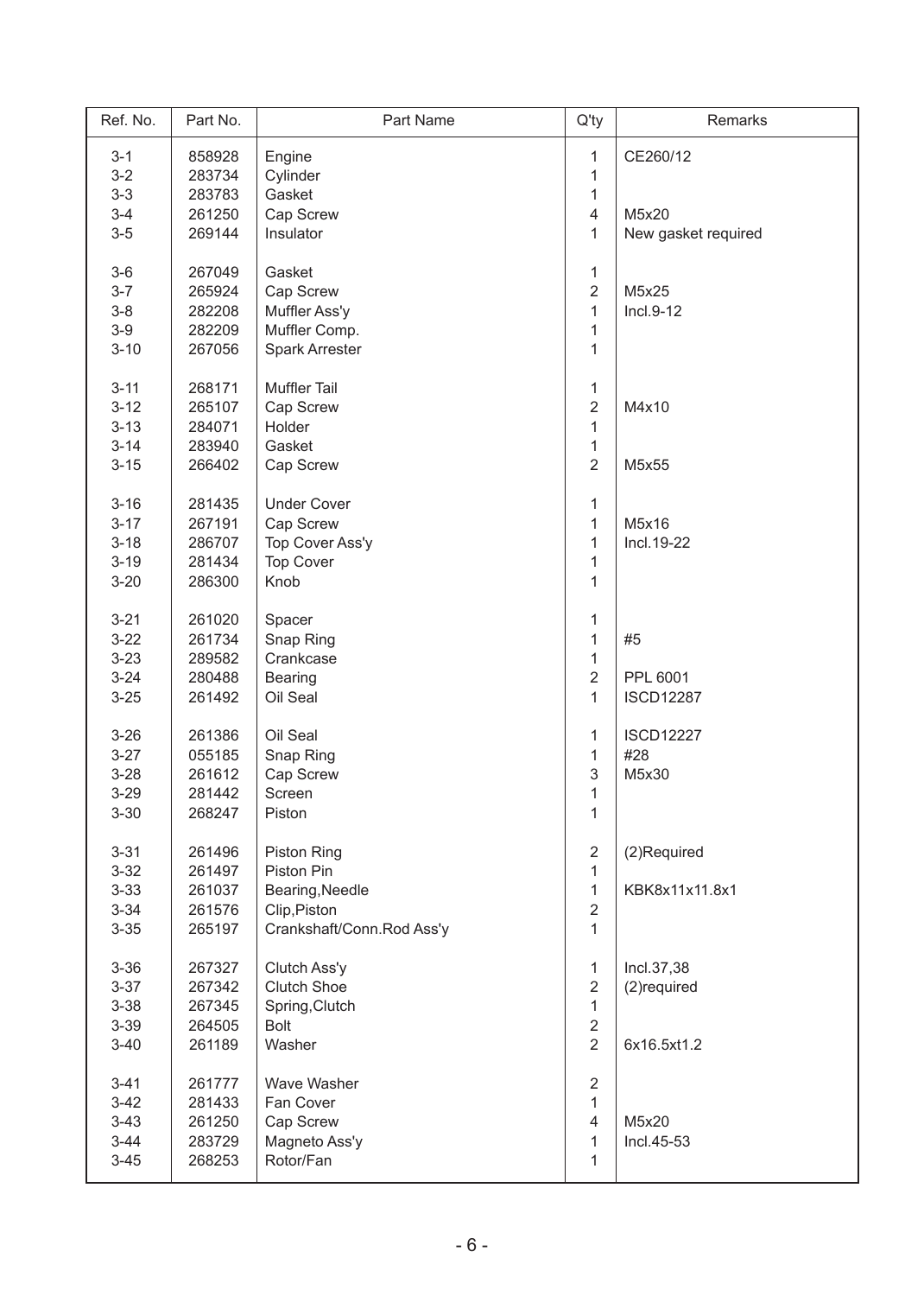3. BC2621H-RS-02 ENGINE

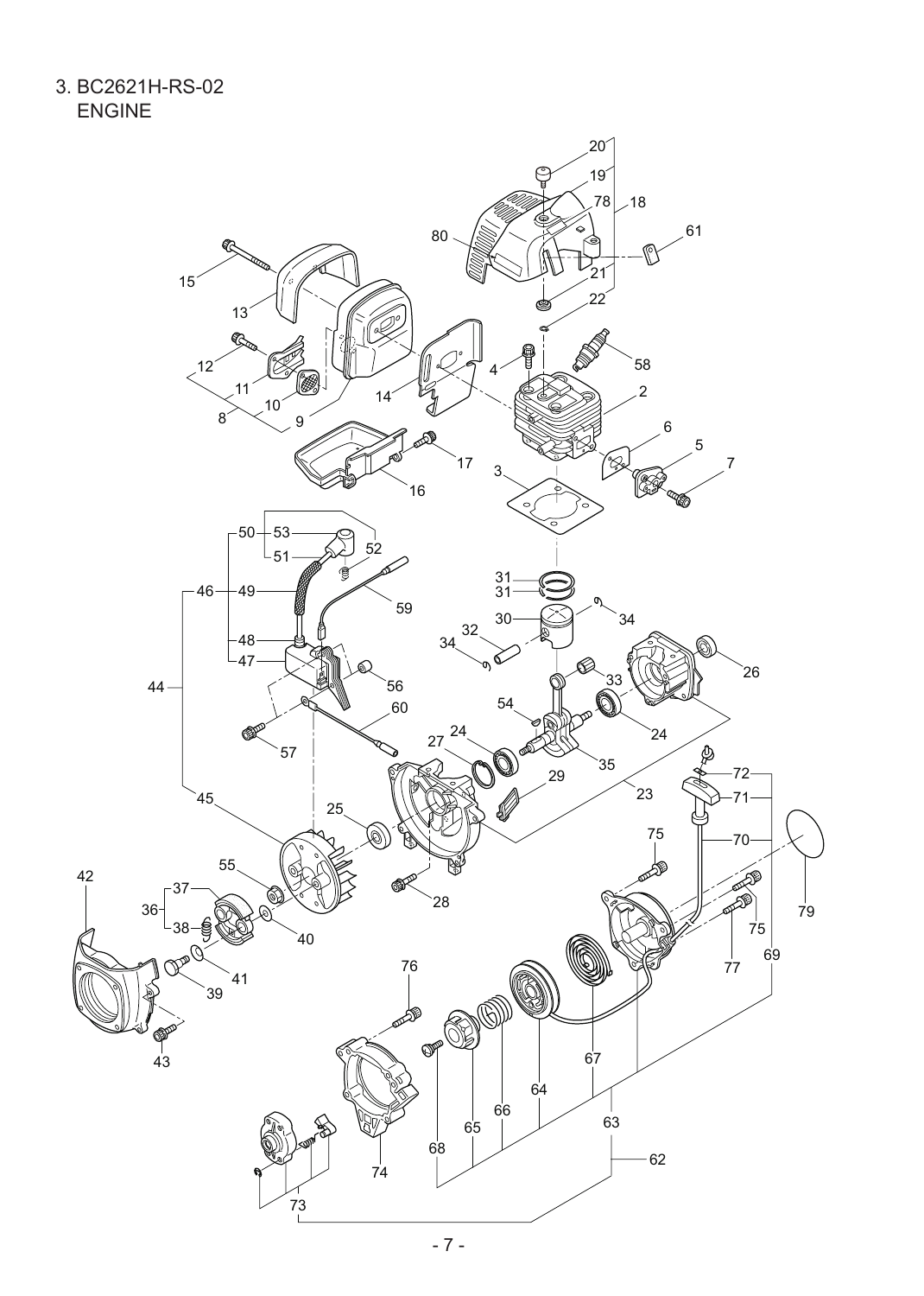| Ref. No. | Part No. | Part Name             | $Q'$ ty        | Remarks        |
|----------|----------|-----------------------|----------------|----------------|
| $3 - 46$ | 283705   | Ignition Coil Ass'y   | 1              | Incl.47-53     |
| $3 - 47$ | 283730   | Coil                  | 1              |                |
| $3 - 48$ | 261072   | Cap                   | 1              |                |
| $3 - 49$ | 283731   | Tube                  | 1              |                |
| $3 - 50$ | 283732   | Spark Plug Wire Ass'y | $\mathbf{1}$   | Incl.51-53     |
|          |          |                       |                |                |
| $3 - 51$ | 283733   | Spark Plug Wire       | 1              |                |
| $3 - 52$ | 261075   | Connector             | $\mathbf{1}$   |                |
| $3 - 53$ | 261074   | Plug Boot             | 1              |                |
| $3 - 54$ | 261076   | Woodruff Key          | 1              | 3x10           |
| $3 - 55$ | 261417   | Nut, Rotor            | $\mathbf{1}$   | M <sub>8</sub> |
|          |          |                       |                |                |
| $3 - 56$ | 280381   | Spacer                | $\overline{2}$ |                |
| $3 - 57$ | 261256   | Cap Screw             | $\overline{2}$ | M4x25          |
| $3 - 58$ | 288264   | Spark Plug            | $\mathbf{1}$   | NGK BPMR8Y     |
| $3 - 59$ | 261772   | Lead                  | 1              |                |
| $3 - 60$ | 268044   | Lead                  | $\mathbf{1}$   |                |
|          |          |                       |                |                |
| $3 - 61$ | 269189   | Grommet               | 1              |                |
| $3 - 62$ | 283476   | Recoil Starter Ass'y  | 1              | Incl.63-73     |
| $3 - 63$ | 283477   | Recoil Ass'y          | $\mathbf{1}$   | Incl.64-72     |
| $3 - 64$ | 283504   | Reel                  | 1              |                |
| $3 - 65$ | 283505   | Cam Plate             | 1              |                |
|          |          |                       |                |                |
| $3 - 66$ | 283506   | Spring                | 1              |                |
| $3 - 67$ | 280931   | <b>Spiral Spring</b>  | 1              |                |
| $3 - 68$ | 267213   | Screw                 | 1              |                |
| $3 - 69$ | 283578   | Stater Rope Ass'y     | 1              | Incl.70-72     |
| $3 - 70$ |          |                       | 1              |                |
|          | 283579   | <b>Stater Rope</b>    |                |                |
| $3 - 71$ | 261725   | <b>Starter Grip</b>   | 1              |                |
| $3 - 72$ | 283511   | Rope Stopper          | 1              |                |
| $3 - 73$ | 283575   | Starter Pawl Ass'y    | $\mathbf 1$    |                |
| $3 - 74$ | 284698   | Adapter Ass'y         | 1              |                |
| $3 - 75$ | 283391   | Cap Screw             | $\overline{2}$ | M4x20          |
|          |          |                       |                |                |
| $3 - 76$ | 265726   | Cap Screw             | 4              | M4x16          |
| $3 - 77$ | 282096   | Cap Screw             | $\mathbf{1}$   | M4x16WSW       |
| $3 - 78$ | 267561   | Label                 | 1              |                |
| $3 - 79$ | 288353   | Label                 | 1              |                |
| $3 - 80$ | 265694   | Label                 | $\mathbf{1}$   |                |
|          |          |                       |                |                |
|          |          |                       |                |                |
|          |          |                       |                |                |
|          |          |                       |                |                |
|          |          |                       |                |                |
|          |          |                       |                |                |
|          |          |                       |                |                |
|          |          |                       |                |                |
|          |          |                       |                |                |
|          |          |                       |                |                |
|          |          |                       |                |                |
|          |          |                       |                |                |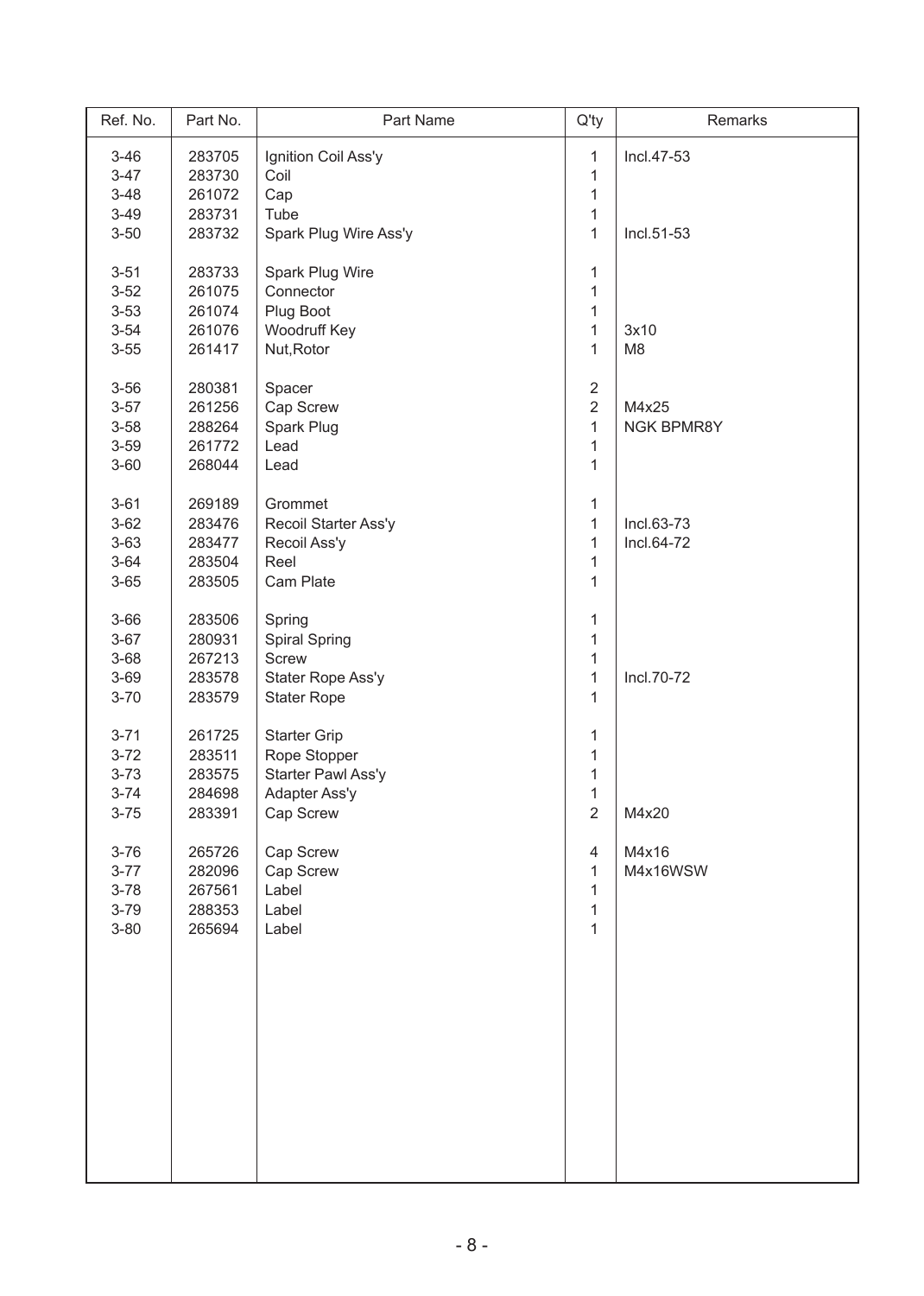4. BC2621H-RS-02 CARBURETOR, FUEL TANK

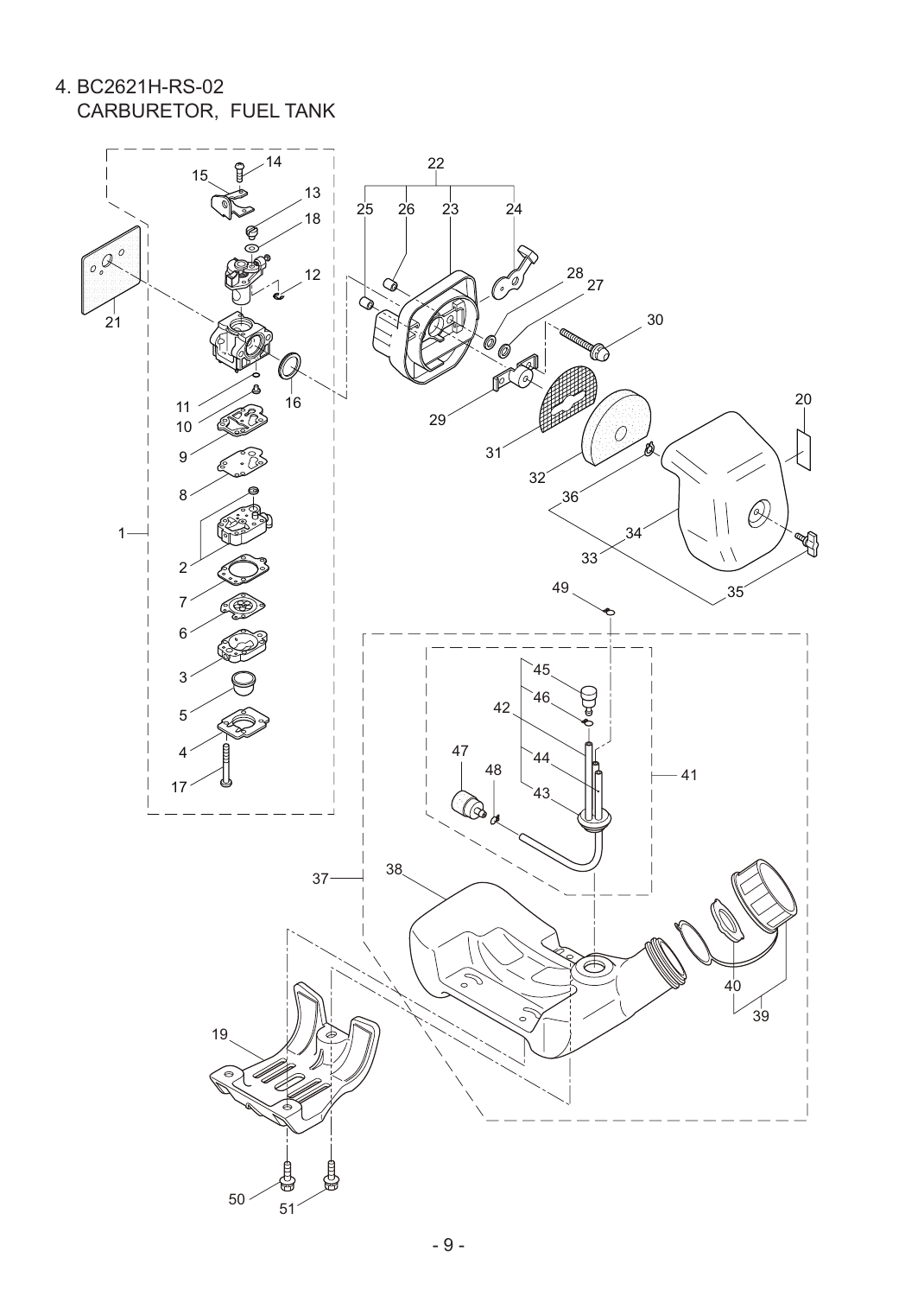| Ref. No. | Part No. | Part Name               | $Q'$ ty        | Remarks                       |
|----------|----------|-------------------------|----------------|-------------------------------|
| $4 - 1$  | 286259   | Carburetor Ass'y        | 1              | Incl.2-18 New gasket required |
| $4 - 2$  | 264155   | Pump Body               | $\mathbf{1}$   |                               |
| $4 - 3$  | 262991   | Purge Body              | $\mathbf{1}$   |                               |
| $4 - 4$  | 262992   | <b>Cover Plate</b>      | 1              |                               |
| $4 - 5$  | 261874   | <b>Primer Bulb</b>      | $\mathbf{1}$   |                               |
|          |          |                         |                |                               |
| $4 - 6$  | 283905   | Diaphragm, Meterring    | 1              |                               |
| $4 - 7$  | 262993   | Gasket                  | 1              |                               |
| $4 - 8$  | 262994   | Diaphragm, Fuel Pump    | 1              |                               |
| $4 - 9$  | 282576   | Gasket                  | $\mathbf{1}$   |                               |
| $4 - 10$ | 281487   | Main Jet                | $\mathbf{1}$   | #37                           |
| $4 - 11$ | 261871   | O-Ring                  | $\mathbf{1}$   |                               |
| $4 - 12$ | 261876   | E-Ring                  | $\mathbf{1}$   |                               |
| $4 - 13$ | 261658   | Swivel                  | 1              |                               |
| $4 - 14$ | 261875   | <b>Screw</b>            | $\overline{2}$ |                               |
| $4 - 15$ | 264677   | <b>Bracket</b>          | $\mathbf{1}$   |                               |
|          |          |                         |                |                               |
| $4 - 16$ | 261657   | Packing                 | $\mathbf{1}$   |                               |
| $4 - 17$ | 262996   | <b>Screw</b>            | 4              |                               |
| $4 - 18$ | 264678   | Washer                  | $\mathbf{1}$   |                               |
| $4 - 19$ | 281441   | Stand                   | $\mathbf{1}$   |                               |
| $4 - 20$ | 261352   | Label                   | $\mathbf{1}$   | Choke                         |
|          |          |                         |                |                               |
| $4 - 21$ | 269762   | Gasket                  | $\mathbf{1}$   |                               |
| $4 - 22$ | 268055   | Air Filter Case Ass'y   | $\mathbf{1}$   | Incl.23-26                    |
| $4 - 23$ | 268056   | Air Filter Case         | $\mathbf{1}$   |                               |
| $4 - 24$ | 268057   | Valve                   | $\mathbf{1}$   |                               |
| $4 - 25$ | 268157   | Sleeve                  | $\mathbf{1}$   | 5.5x7.1x6L                    |
| $4 - 26$ | 268412   | Sleeve                  | 1              | 5.5x7.1x6.6L                  |
| $4 - 27$ | 263345   | Packing                 | 1              | 7.2x11xt1.3                   |
| $4 - 28$ | 263942   | Washer                  | $\mathbf{1}$   | 7.2x12xt0.15                  |
| $4 - 29$ | 263815   | Stay                    | 1              |                               |
| $4 - 30$ | 264016   | Cap Screw               | $\overline{2}$ | M5x60                         |
|          |          |                         |                |                               |
| $4 - 31$ | 265026   | Screen                  | 1              |                               |
| $4 - 32$ | 265027   | Foam Element            | $\mathbf{1}$   |                               |
| $4 - 33$ | 268058   | Air Filter Cover Ass'y  | 1              | Incl.34-36                    |
| $4 - 34$ | 268059   | Air Filter Cover        | $\mathbf{1}$   |                               |
| $4 - 35$ | 281438   | Knob                    | $\mathbf{1}$   |                               |
| $4 - 36$ | 261734   | Snap Ring               | 1              | #5                            |
| $4 - 37$ | 284954   | Fuel Tank Ass'y         | $\mathbf{1}$   | Incl.38-48                    |
| $4 - 38$ | 281439   | <b>Fuel Tank</b>        | 1              |                               |
| $4 - 39$ | 281564   | Fuel Tank Cap Ass'y     | 1              | Incl.40                       |
| $4 - 40$ | 269377   | Gasket                  | $\mathbf{1}$   |                               |
|          |          |                         |                |                               |
| $4 - 41$ | 282538   | Fuel Pipe Pick-up Ass'y | 1              | Incl.42-48                    |
| $4 - 42$ | 282539   | Fuel Pipe Ass'y         | 1              | Incl.43-46                    |
| $4 - 43$ | 268065   | Grommet                 | 1              |                               |
| $4 - 44$ | 261690   | <b>Fuel Pipe</b>        | 1              | 160L                          |
| $4 - 45$ | 261590   | <b>Breather</b>         | $\mathbf{1}$   |                               |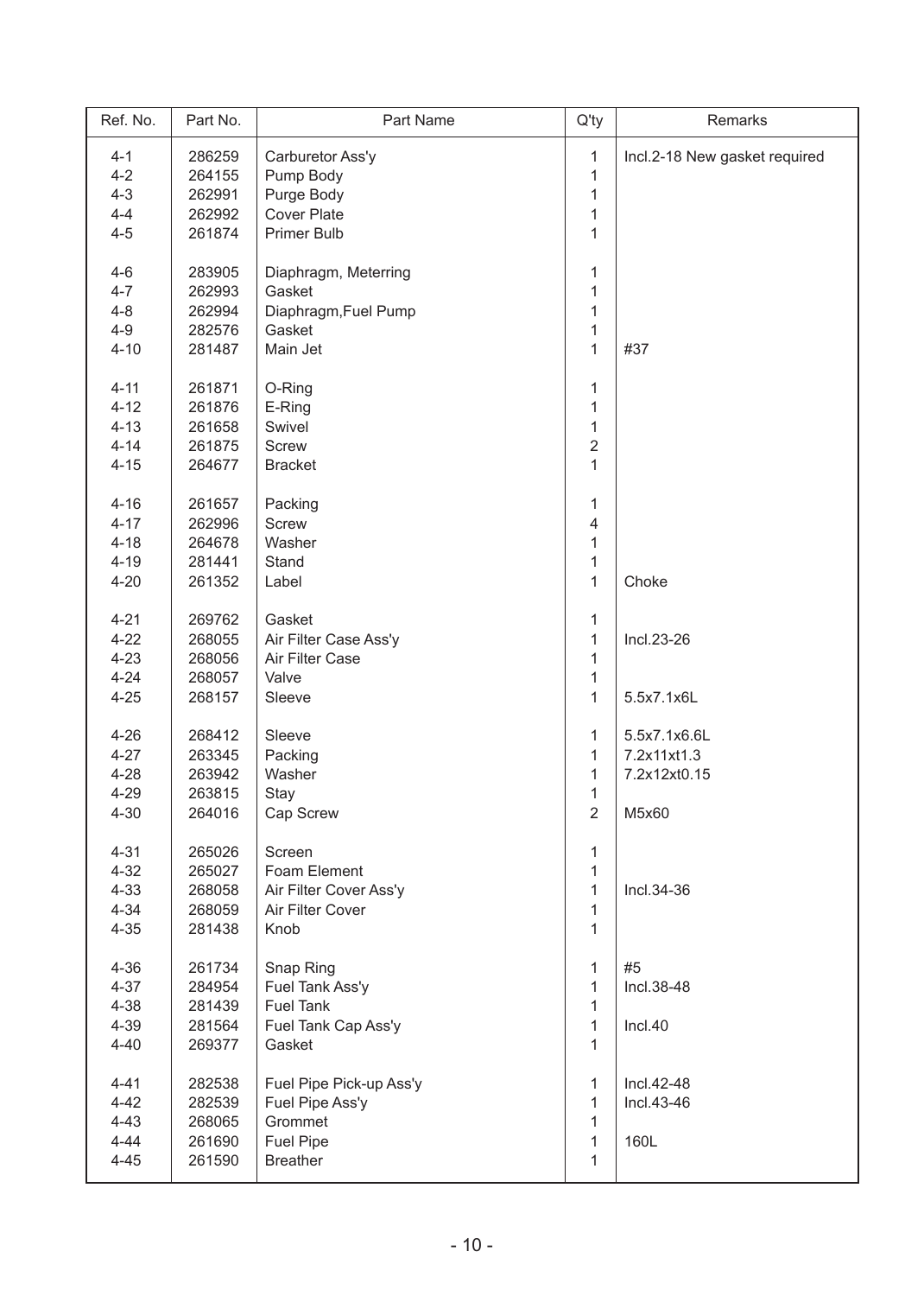4. BC2621H-RS-02 CARBURETOR, FUEL TANK

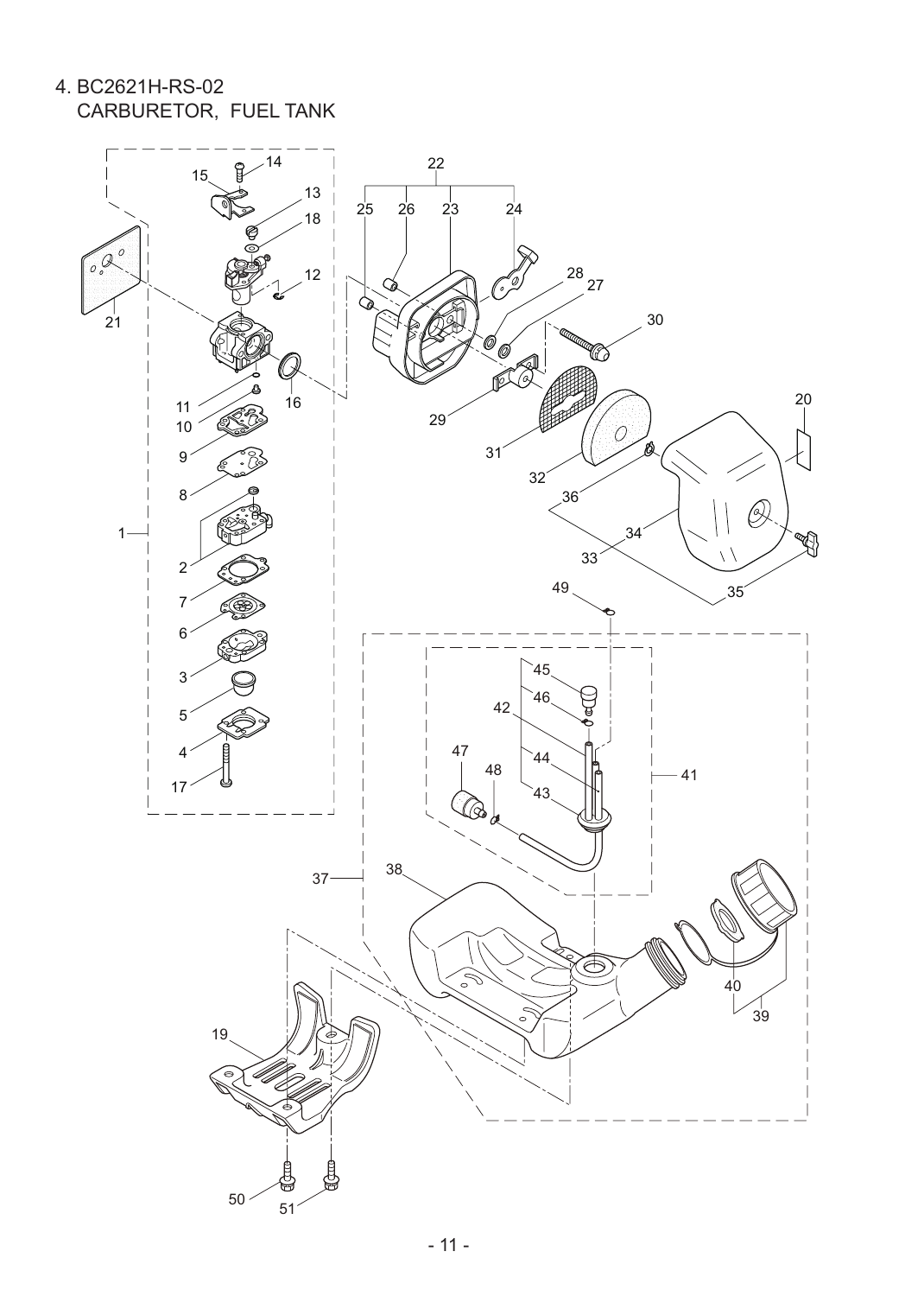| Ref. No. | Part No. | Part Name    | $Q'$ ty        | Remarks |
|----------|----------|--------------|----------------|---------|
| $4 - 46$ | 261117   | Clip         | $\mathbf{1}$   |         |
| $4 - 47$ | 264653   | Filter Ass'y | $\mathbf{1}$   |         |
| $4 - 48$ | 261117   | Clip         | $\mathbf{1}$   |         |
| $4 - 49$ | 261117   | Clip         | $\mathbf{1}$   |         |
| $4 - 50$ | 281714   | Cap Screw    | $\overline{2}$ | M5x20   |
| $4 - 51$ | 281715   | Cap Screw    | $\mathbf{1}$   | M5x20   |
|          |          |              |                |         |
|          |          |              |                |         |
|          |          |              |                |         |
|          |          |              |                |         |
|          |          |              |                |         |
|          |          |              |                |         |
|          |          |              |                |         |
|          |          |              |                |         |
|          |          |              |                |         |
|          |          |              |                |         |
|          |          |              |                |         |
|          |          |              |                |         |
|          |          |              |                |         |
|          |          |              |                |         |
|          |          |              |                |         |
|          |          |              |                |         |
|          |          |              |                |         |
|          |          |              |                |         |
|          |          |              |                |         |
|          |          |              |                |         |
|          |          |              |                |         |
|          |          |              |                |         |
|          |          |              |                |         |
|          |          |              |                |         |
|          |          |              |                |         |
|          |          |              |                |         |
|          |          |              |                |         |
|          |          |              |                |         |
|          |          |              |                |         |
|          |          |              |                |         |
|          |          |              |                |         |
|          |          |              |                |         |
|          |          |              |                |         |
|          |          |              |                |         |
|          |          |              |                |         |
|          |          |              |                |         |
|          |          |              |                |         |
|          |          |              |                |         |
|          |          |              |                |         |
|          |          |              |                |         |
|          |          |              |                |         |
|          |          |              |                |         |
|          |          |              |                |         |
|          |          |              |                |         |
|          |          |              |                |         |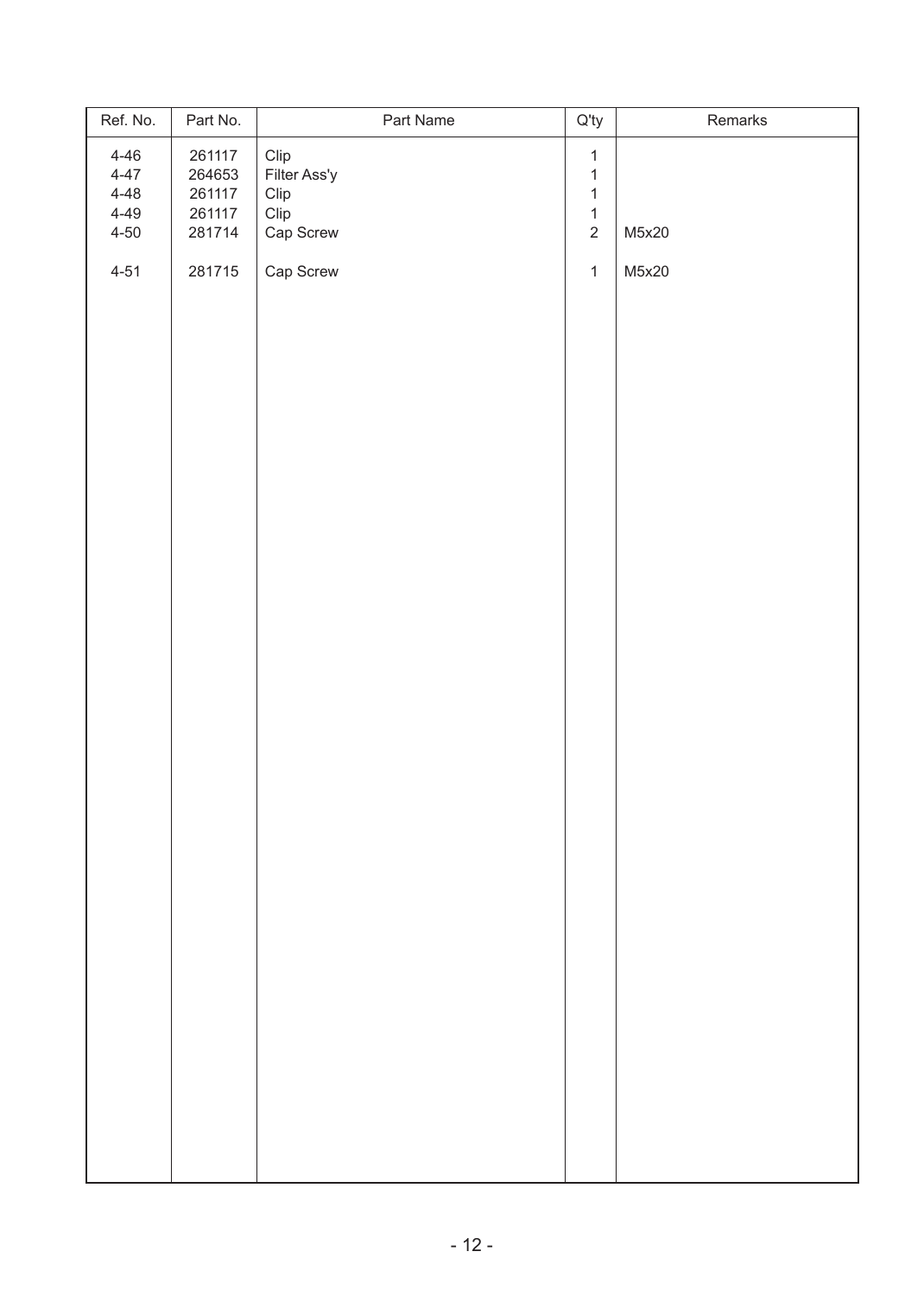